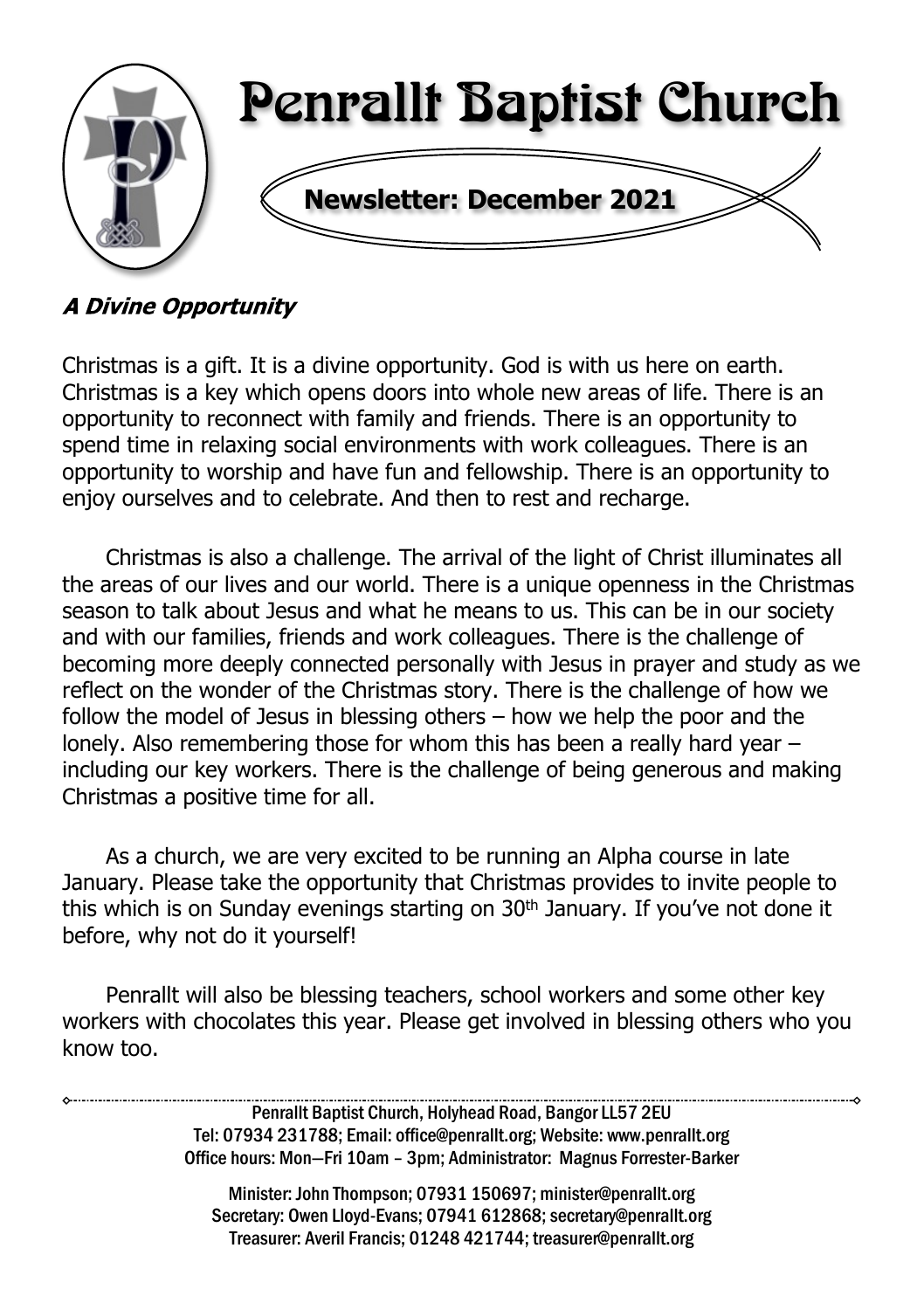So let's be prayerful, mindful and intentional about who we are throughout the whole of the Christmas season. In every area of our lives. Let's seize the opportunities and the challenges in God's strength and in his Holy Spirit as he leads us. And let's allow the divine blessing of Christmas to fill us and overflow to others.

2 Corinthians 9v15: Thanks be to God for his indescribable gift!

John

# **Service of Remembering and Thanksgiving**

There will be a service of Remembering and Thanksgiving at Penrallt on Wednesday 1<sup>st</sup> December at 6:30pm. This is a service where we will be remembering and giving thanks for those who have died and were close to us. This service may not be for all, but many in our church community and in our wider community may have lost loved ones over the past year. Some perhaps will have not had the opportunity to reflect on this or to process this as much as they would have wanted due to Covid restrictions. Others will find that the Christmas season whilst bringing joy, also brings difficult memories and feelings. Some may be acutely aware at this time of the loss of loved ones in recent years or long ago. There will be some readings and songs and a brief reflection to help us to reflect, to remember and to give thanks before God and in his presence. So please come if you would find this useful.

### **Children's Birthdays in December**

23rd: Finley Lemon

### **Church Office**

The church administrator, Magnus, can be contacted on [office@penrallt.org](mailto:office@penrallt.org) or 07934 231788 during the church office opening hours (10am – 4pm Monday to Friday, except Bank Holidays). NB Magnus is still working mostly from home at the moment, but the office hours still apply. He is usually in the office on Tuesday and Friday afternoons but it's as well to check before travelling in to see him.

The office (physical or virtual) will be closed for Christmas from Thursday 23rd December and reopening on Monday 3rd January 2022. Please speak to one of the deacons if you need to get in touch.

**Deadline for next month's newsletter: Thursday 16th December** Please send information to Magnus [\(office@penrallt.org\)](mailto:office@penrallt.org). All items should be submitted by email as early as possible.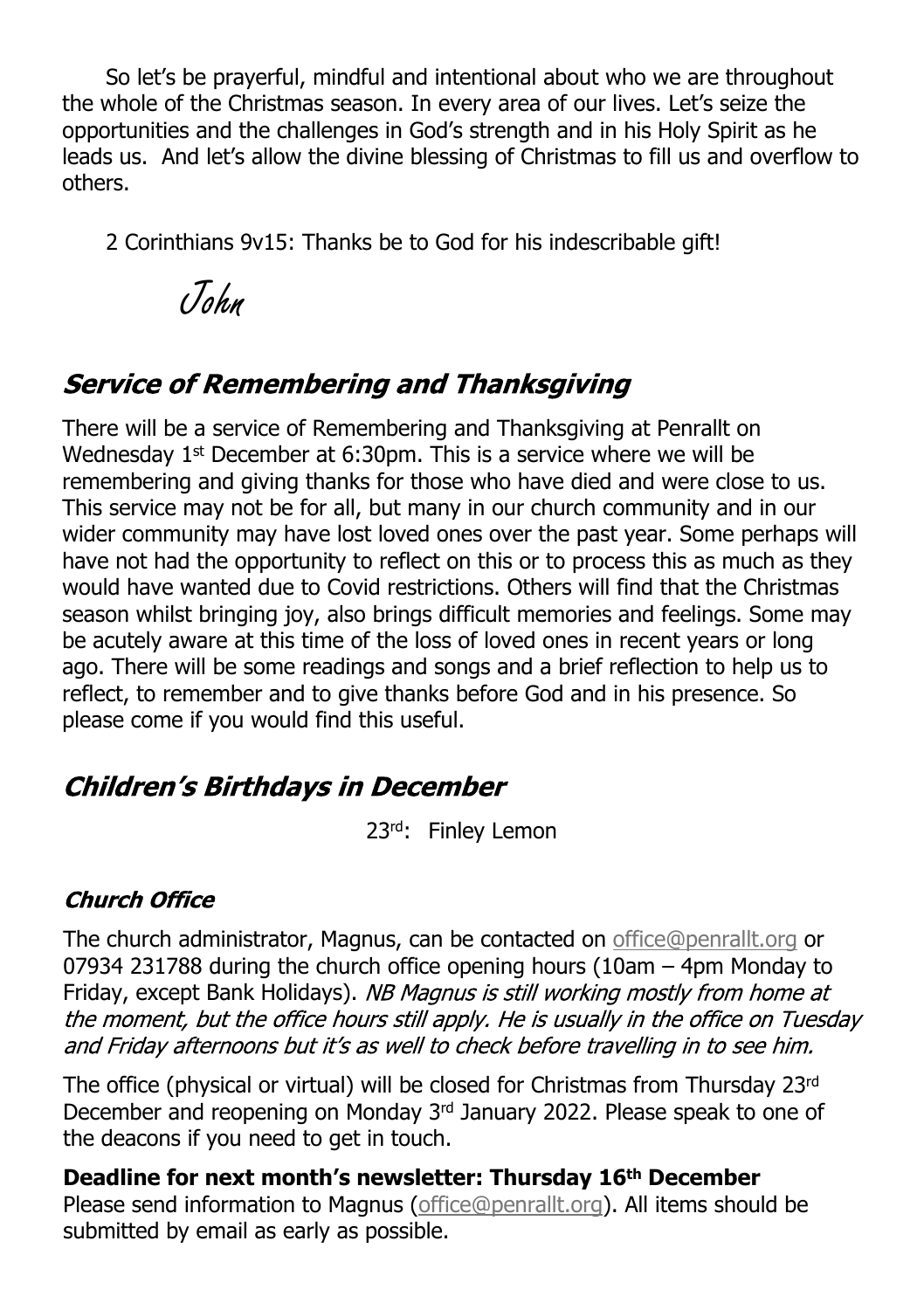# **Services This Month**

Our services at the moment are all in a hybrid format, with a small congregation in the building and others joining us on Zoom, except where otherwise noted. It is not currently necessary to book places for the service but other Covid regulations remain in place and the situation could change at short notice so please keep an eye on our website ([www.penrallt.org/services](https://www.penrallt.org/services/index.php)) for up to date information, as well as the link for the Zoom meeting and recordings of past services, where available.

Sunday services start at 10:30am. Children and young people go out part way through the service for Sunday school (Primary school / up to 11) or Deeper (Secondary school /  $11 - 17$ ); there are also crèche facilities available if you have very young children.

#### **Wednesday 1st December, 6:30pm**

Service of remembering and thanksgiving. See previous page for more details. Note that this service will not be broadcast.

#### **Sunday 5th December**

Advent: Love Is God's Message. Service with our mission partners Chris & Anna Hembury from Hull YFC.

#### **Sunday 12th December**

Nativity Service led by our Sunday school and young people.

#### **Sunday 19th December**

Advent: Joy Is God's Heart. Preacher: John Thompson.

#### **Friday 24th December, 4:30pm**

Christingle Service. See next page for more details. Note that this service will not be broadcast.

#### **Saturday 25th December, 10:30am**

Christmas morning service.

#### **Sunday 26th November**

Boxing Day service (website only).

Note that the communion that would usually take place on the last Sunday of the month will be postponed until our all-age New Year service on 2nd January 2022.

**Praver Meeting:** Wednesday 8<sup>th</sup> December at 7:30pm in the chapel. For more details of this and our weekly Zoom prayer meetings, see Prayer Resources later in this newsletter.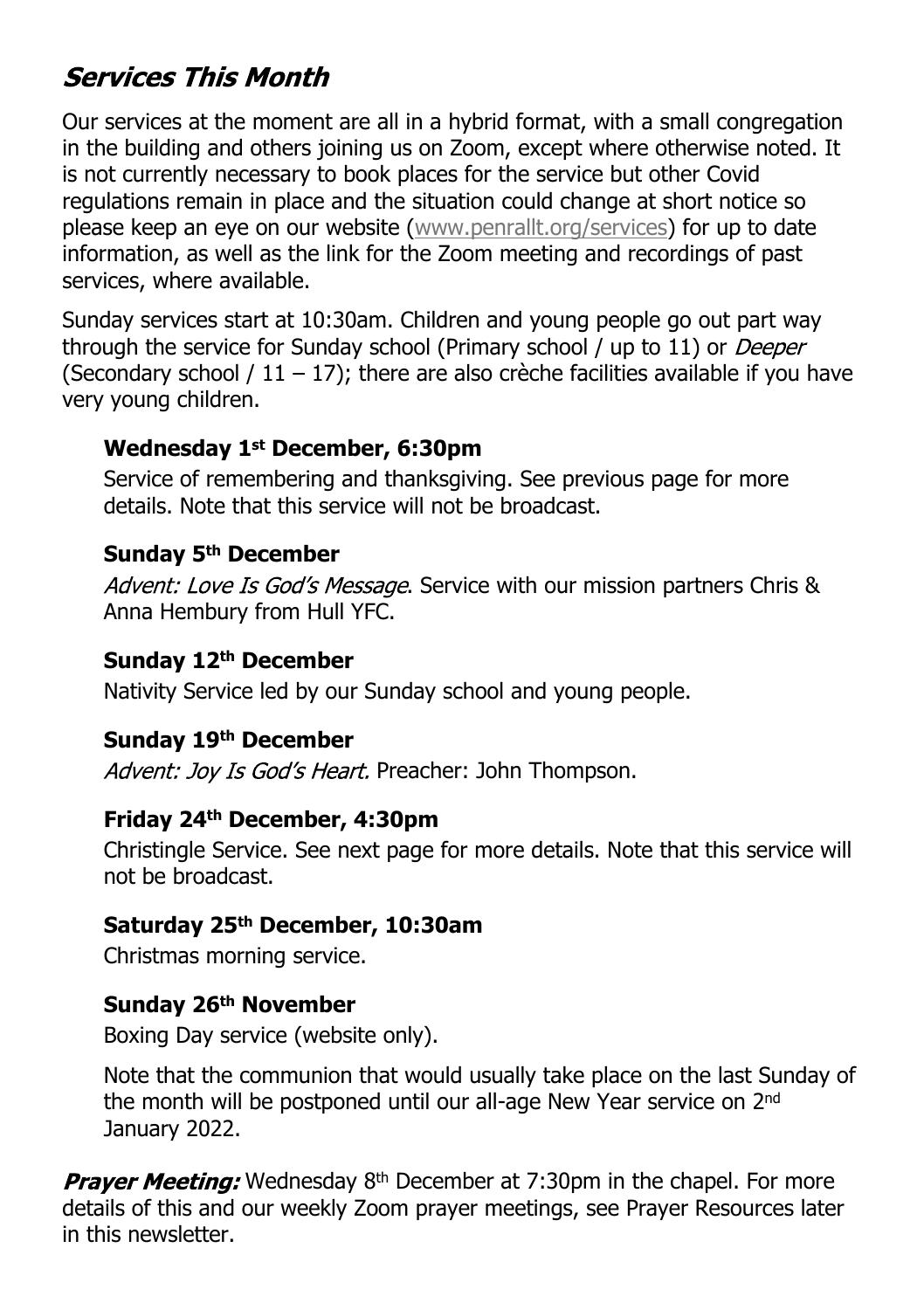# **Christmas is Coming**

As well as the services mentioned on the previous page, our Advent and Christmas program will include the following events:

> Friday 17th December: Cytûn Carol Singing at Morrisons for Christian Aid (6pm). We will be outside so wrap up warm. Please wear a facemask. Please do not come if you have tested positive for Covid, have symptoms or are a close contact of someone who has tested positive. Participants are encouraged to do a lateral flow test beforehand, in order to keep everyone safe. This event will be subject to Welsh government Covid restrictions in force at the time.

Sunday 19<sup>th</sup> December: Joint carol service with Capel y Ffynnon, Mosaic and Ebenezer at 5pm, location TBA (please check the church website, where this will be posted as soon as possible).

### **Christingle service**

Friday 24th December at 4:30pm (NB this will be in the building only, with no recording or broadcast). This is an all-age activity service, and is a great event to invite your friends and neighbours to as it provides a gentle introduction to what Christmas is all about.

### **Christmas Blessings with Chocolate**

This Christmas we will be blessing the teachers and other staff of our local schools with chocolate in thanks for the hard work they have done this year and as a token of our love, and our Heavenly Father's love, for them. If you would like to give a gift to another organisation please speak to your homegroup leader or the church office.

### **Christmas Cards**

As in previous years, there will be the opportunity to send one Christmas card to the congregation and to donate the money that you would have otherwise spent on cards to go to charities that we support as a congregation. The cards will be displayed in the hall, with a place to put your donation. If you'd like to do this please bring your card any time – either drop it in to the office (please check with Magnus when he is going to be in each week) or better still, bring it with you on a Sunday. You can then read the cards from others on Sunday mornings in the hall. The young people's group have looked at the charities that we already support and chosen two that help very young children in very poor areas – the [Vilelas](https://www.bmsworldmission.org/people/liz-and-sergio-vilela/) working with BMS in Mozambique and Christian Aid's [Christmas Appeal](https://www.christianaid.org.uk/appeals/key-appeals/christmas-appeal) to help mums in developing countries" – for the money to go to this year; they will also be decorating a tree to put the cards around, along with more information about the charities.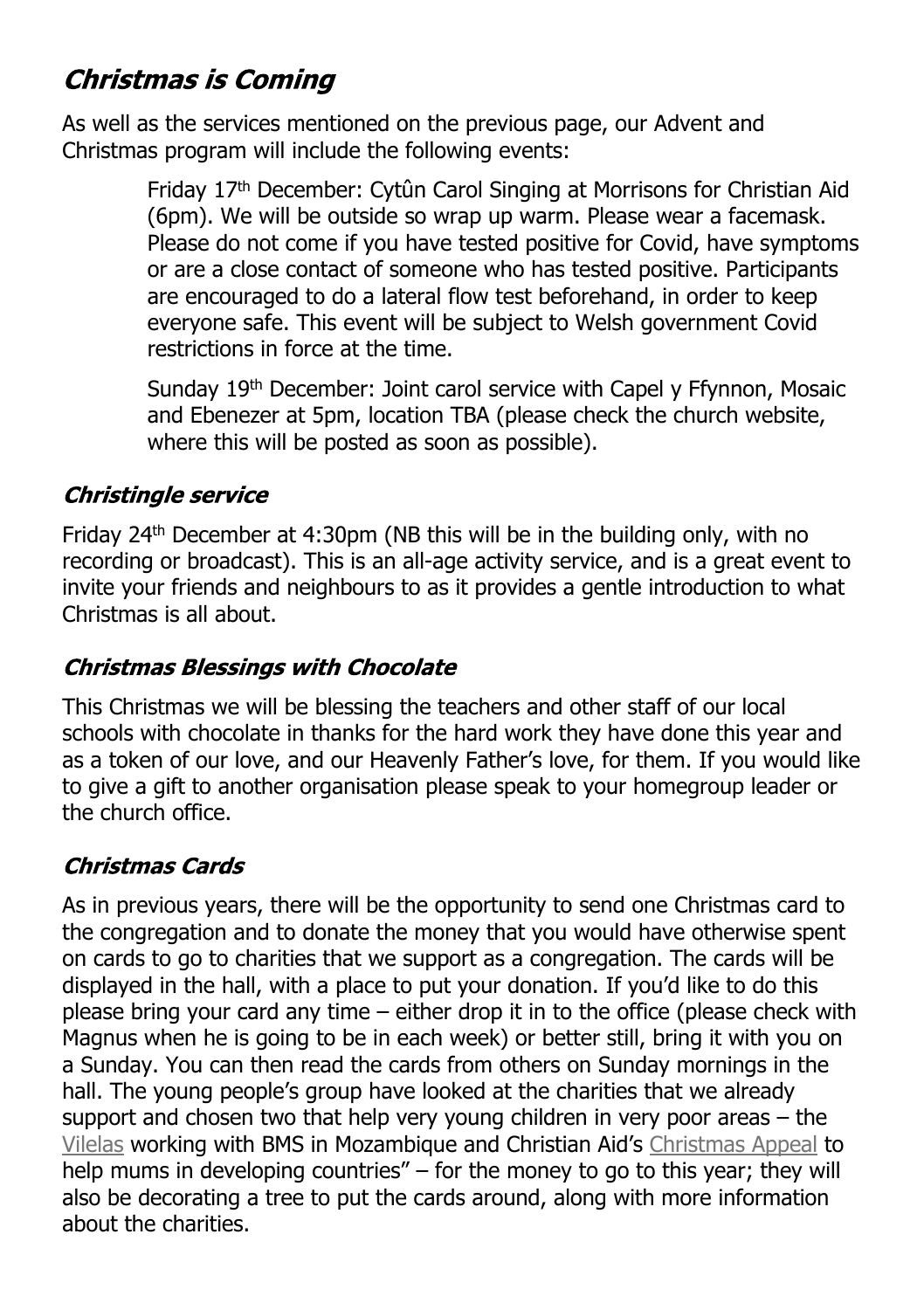## **◊ Advent**

We have lightly revised the advent devotional that we produced last year, so if you missed it or would like to use it again you can do so. A copy is available on our website at <https://www.penrallt.org/PenralltAdventDevotional.pdf> Also, the North Western Baptist Association (NWBA) once again have an advent calendar with a series of readings, reflections and recordings from churches and individuals across the NWBA community. A different feature will appear each day throughout advent at <http://www.nwba.org.uk/advent/index.php>

## **◊ Alpha Helpers**

We are planning to run an Alpha course at Penrallt on Sunday evenings from 30<sup>th</sup> January until around Easter. More information and invitations for guests will be available soon but we are also looking for helpers. If you would like to help, please speak to John ([minister@penrallt.org\)](mailto:minister@penrallt.org). Please pray for this outreach too.

## **◊ Building**

You don't need to book places to attend our services, but you must still wear a mask (unless exempt) and comply with other Covid regulations (see [www.penrallt.org/services/index.php](https://www.penrallt.org/services/index.php)). If you are coming to the church building during the week, please contact the office to check whether anyone is there.

# **◊ Church Fellowship Events**

This month's fellowship event, on Sunday 5<sup>th</sup> December at 1pm, is a walk from Tregarth towards Bethesda and back, along the tarmac path, suitable for all abilities (including prams). Booking is required for Track & Trace purposes; more details on the booking page: [www.eventbrite.co.uk/e/december-penrallt](https://www.eventbrite.co.uk/e/december-penrallt-fellowship-walk-tickets-215248613397)[fellowship-walk-tickets-215248613397](https://www.eventbrite.co.uk/e/december-penrallt-fellowship-walk-tickets-215248613397)

### **◊ Foodbank**

Bangor Cathedral Foodbank is open 2 – 3pm every Monday, Wednesday and Friday, operating from Tŷ Deiniol (the Diocesan Centre) next to Bangor Cathedral. A referral from another service is normally required to access the foodbank but they are able to give people up to two emergency food parcels without a referral. To find out more about how you can access or contribute to the foodbank please visit [www.bangorfoodbank.org](https://www.bangorfoodbank.org)

## **◊ Giving**

At present we are not taking up an offering during our services but if you would like to give financially towards the work of Penrallt, our mission partners and other projects we support, there is now a donations box at the front of the chapel (near the ramp) which you can use for that purpose. If you would like to explore other ways of giving to the work at Penrallt, please speak to Averil, our Treasurer, who will be able to advise [\(treasurer@penrallt.org\)](mailto:treasurer@penrallt.org).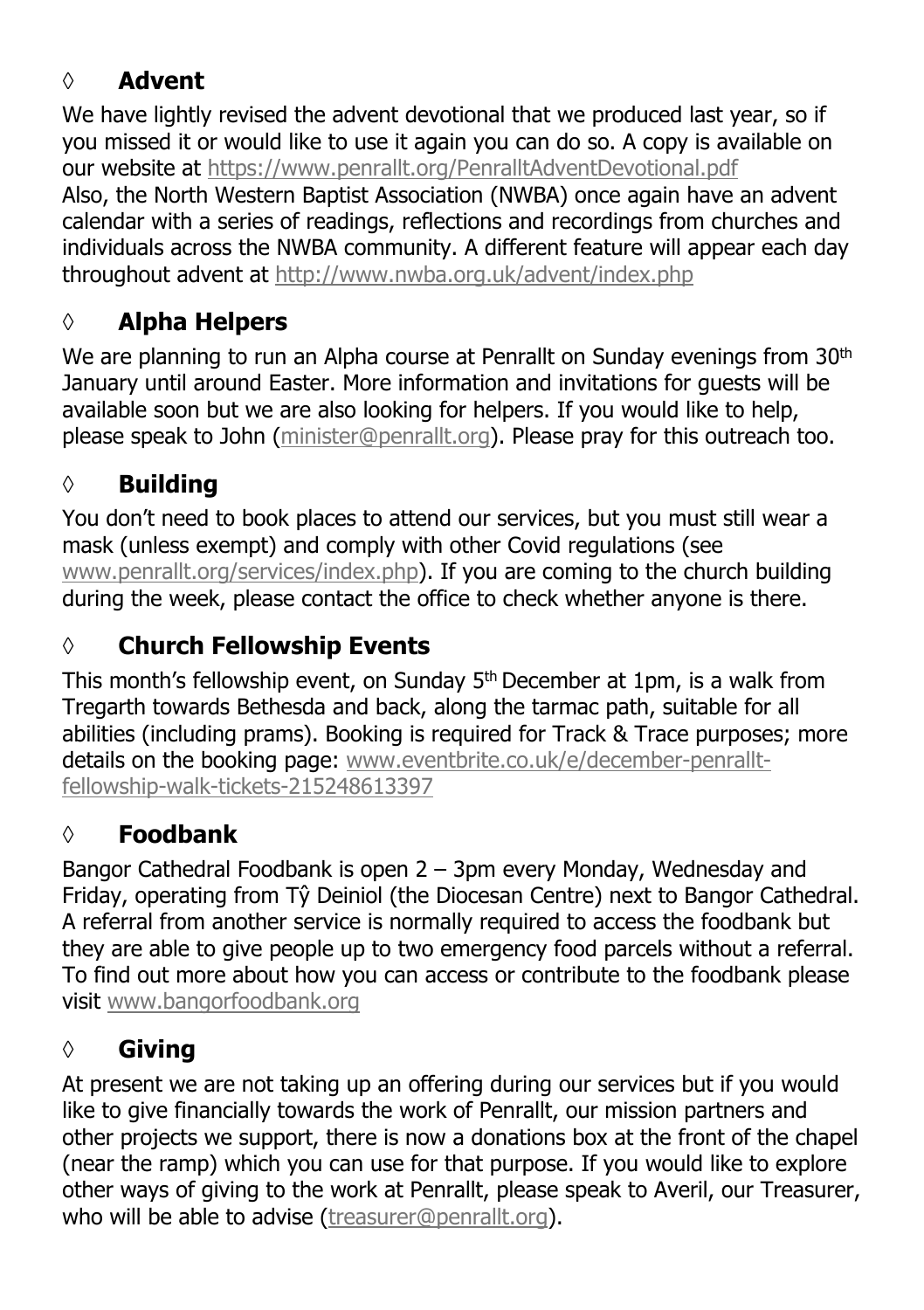## **◊ Hardship Fund**

The church has a small fund overseen by the minister to help people in need. If you find yourself in financial difficulty or know someone else that is struggling, please speak with Sarah Jackson ([sarah.jackson.home@gmail.com](mailto:sarah.jackson.home@gmail.com)) or John Thompson ([minister@penrallt.org\)](mailto:minister@penrallt.org) in confidence. And if you are in a position to add to the hardship fund, please speak to Averil Francis ([treasurer@penrallt.org\)](mailto:treasurer@penrallt.org).

## **◊ Homegroups / Contact, Care & Prayer**

We encourage you to join one of our homegroups if you are not already in one, as they are invaluable in helping us to deepen our relationship with the Lord and with one another. The groups currently meet on Zoom and other online platforms on Monday, Tuesday and Thursday evenings and on Tuesday and Friday mornings (most groups meet weekly), although some groups are beginning to return to physical meetings. Contact the church office to find out more or be put in touch with a group.

There are contact, care and prayer groups to enable people to stay connected and receive prayer support even if they are not in a homegroup; these groups do not meet together but each one has a designated person to contact the other group members regularly. Once again, please contact the church office if you are not part of a contact, care & prayer group or a homegroup and would like to be.

# **◊ Pastoral Help**

If you have issues of concern about your own or someone else's welfare, please contact a member of the Pastoral Care team: Magnus Forrester-Barker (07890 109645); Geoff Moore (01248 410582); Gwen Hicks (01248 353648); Monica Morris (01407 840439), John Thompson (07931 150697).

## **◊ Penrallt on Facebook and YouTube**

We have three Facebook groups:

- Penrallt ([www.facebook.com/groups/2402772192](https://www.facebook.com/groups/2402772192))
	- a general group for information and social interaction
- Penrallt Prayer Point ([www.facebook.com/groups/302627593231755](https://www.facebook.com/groups/302627593231755))

 a private group (as defined by Facebook, i.e. request to join) specifically to share prayer requests and encouragements

• Penrallt Student Fellowship ([www.facebook.com/groups/195300234272943](https://www.facebook.com/groups/195300234272943))

We also have a YouTube channel and a Facebook page (both called Penrallt Baptist Church), as well as another Facebook page for our young people:

- [www.youtube.com/channel/UCwK0\\_lPqAVqGKwQREg6JhHg](https://www.youtube.com/channel/UCwK0_lPqAVqGKwQREg6JhHg)
- [www.facebook.com/penralltbc](https://www.facebook.com/penralltbc)
- [www.facebook.com/penralltyouth](https://www.facebook.com/penralltyouth)